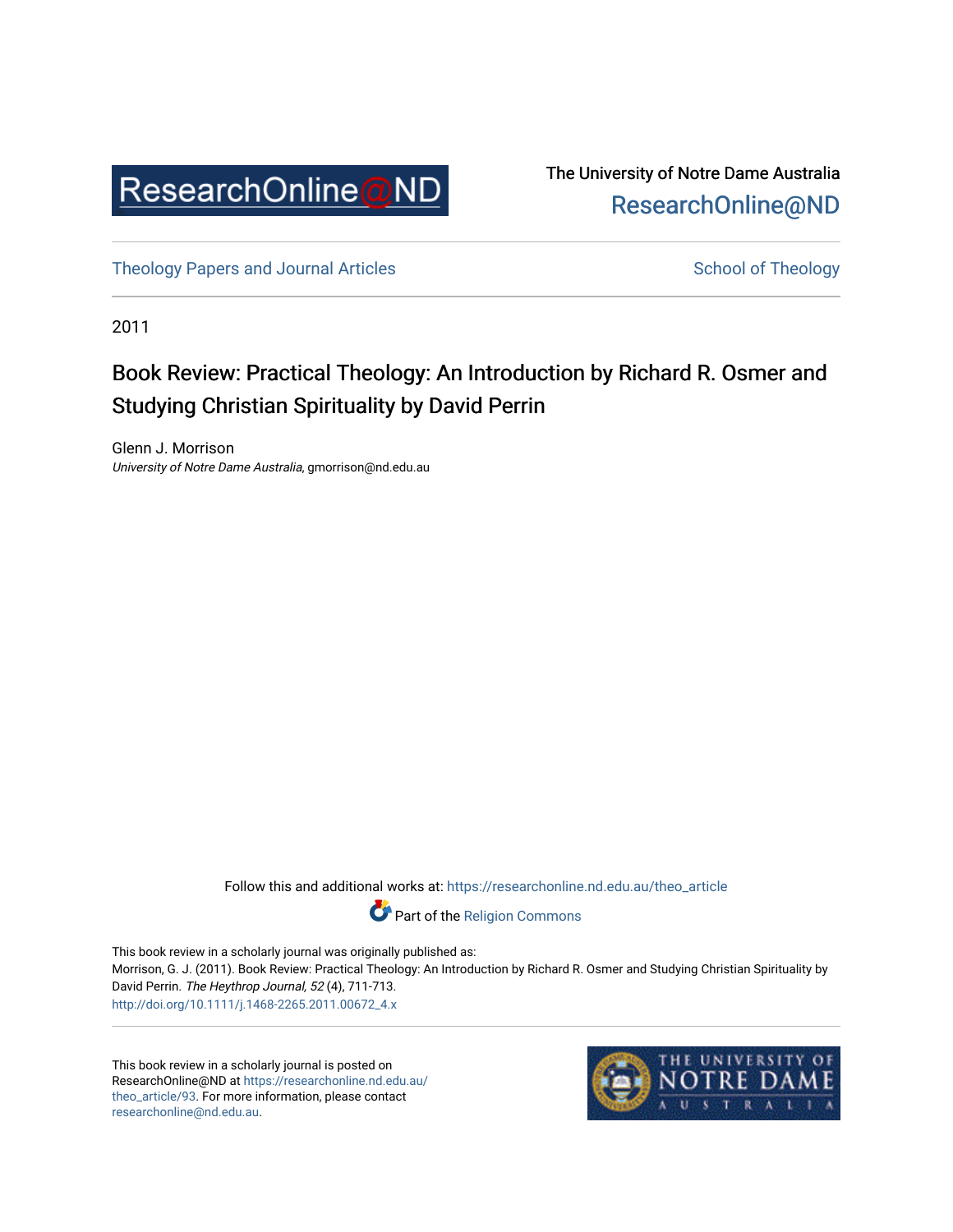## Author: Glenn Morrison

Affiliation: The University of Notre Dame Australia, Fremantle

*The Heythrop Journal* 52:4 (July, 2011), 711-713.

*Practical Theology: An Introduction.* By Richard R. Osmer. Pp. x, 246, William B. Eerdmans, 2008.

*Studying Christian Spirituality.* By David Perrin, xii, 346, Routledge, 2007.

The future of Christianity is a concern at the heart of being and faith. In the passivity of encountering people's faces, dreams and hopes, we can be exposed to feelings of loneliness, failure, suffering, outrage and brokenness. And it is here, in the face of our neighbour, that we begin to appreciate the depth of the Church. The future of Christianity may remain secret, yet the extent to which we journey into another's life, offer a welcome and benediction of peace, gives hope to envision a messianic era and a future world of ethics, prayer and love. And it is in this desire and concern for the future of Christianity that Richard Osmer and David Perrin have each written books to awake our capacities for transcendence in the world.

Richard Osmer has entitled his book, *Practical Theology: An Introduction*. However, it is much more than this. He has produced an extensive study of method in practical theology and pastoral leadership. Interlacing personal case stories of ministry and leadership with academic reflection on methodological approaches and theories, Osmer creates a fourfold vision of the tasks of practical theology. Today, in countries like the UK, US and Canada, particularly Protestant mainline Churches are facing competition from the 'Emerging Church Movement,' whereby parishioners possessing a solid theological education and feeling disillusioned with their own congregation, set out to found their own Church community. Representing almost the antithesis of such a movement, Osmer, an ordained Presbyterian minister and Professor of Christian Education at Princeton Theological Seminary, has, like a surgeon giving a blood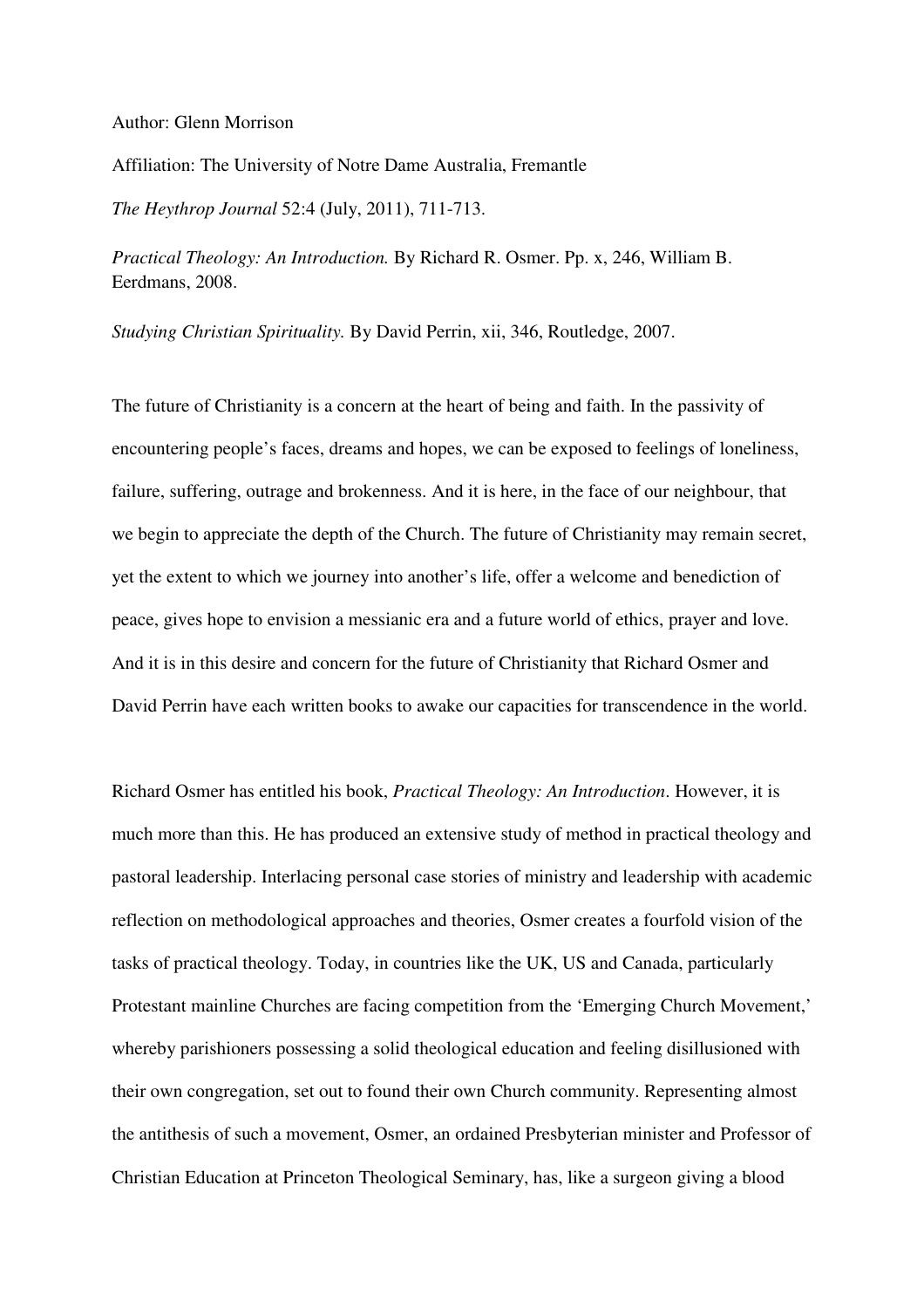transfusion, constructed a vision of practical theology to give life back to the body of the Church. To this end he envisions the four tasks of practical theological interpretation as: descriptive-empirical (priestly listening), interpretive (sagely wisdom), normative (prophetic discernment) and pragmatic (servant leadership). There is no doubt something 'systematic' as much as 'symptomatic' about this. Let us look at the play of words here. The systematic approach points to a need to understand and diagnose the environment of congregations. What appears 'symptomatic' is Osmer's stance to the raw reality of congregations struggling to achieve 'good practice'. For example, we hear Osmer lamenting in a personal example, 'Why had the congregation never taught its members how to resolve differences in the spirit of Christian love? Or, as I may put it today, why were there no practices of reconciliation present in the church?' (p.10)

In the face of problems ailing church congregations, there arises the temptation to lose interest in the meaning life and allow mundane concerns to take over. Do we then try to escape the mystery of life without seeing its beautiful, good and true face? Thinking otherwise, David Perrin's *Studying Christian Spirituality* provides a vision to meet the demands of the everyday with courage and confidence. Perrin, a Canadian Roman Catholic Priest and Professor of Theology, has found a way to present spirituality with the richness of the Catholic theological and philosophical tradition. For example, he reflects on our context of being 'in-between' modern and postmodern worlds. Our encounter of competing metanarratives pushes us into a time of transition to search for deeper meaning in our identity and values. Perrin implies that the danger of a meta-narrative is one of totality, that is, when it contaminates personhood with fear, facts and thematisations. In terms of developing a spiritual ethic to the totalising force of meta-narratives that seek for example to displace the Judaeo-Christian story of salvation history, we may desire to ponder what might the churches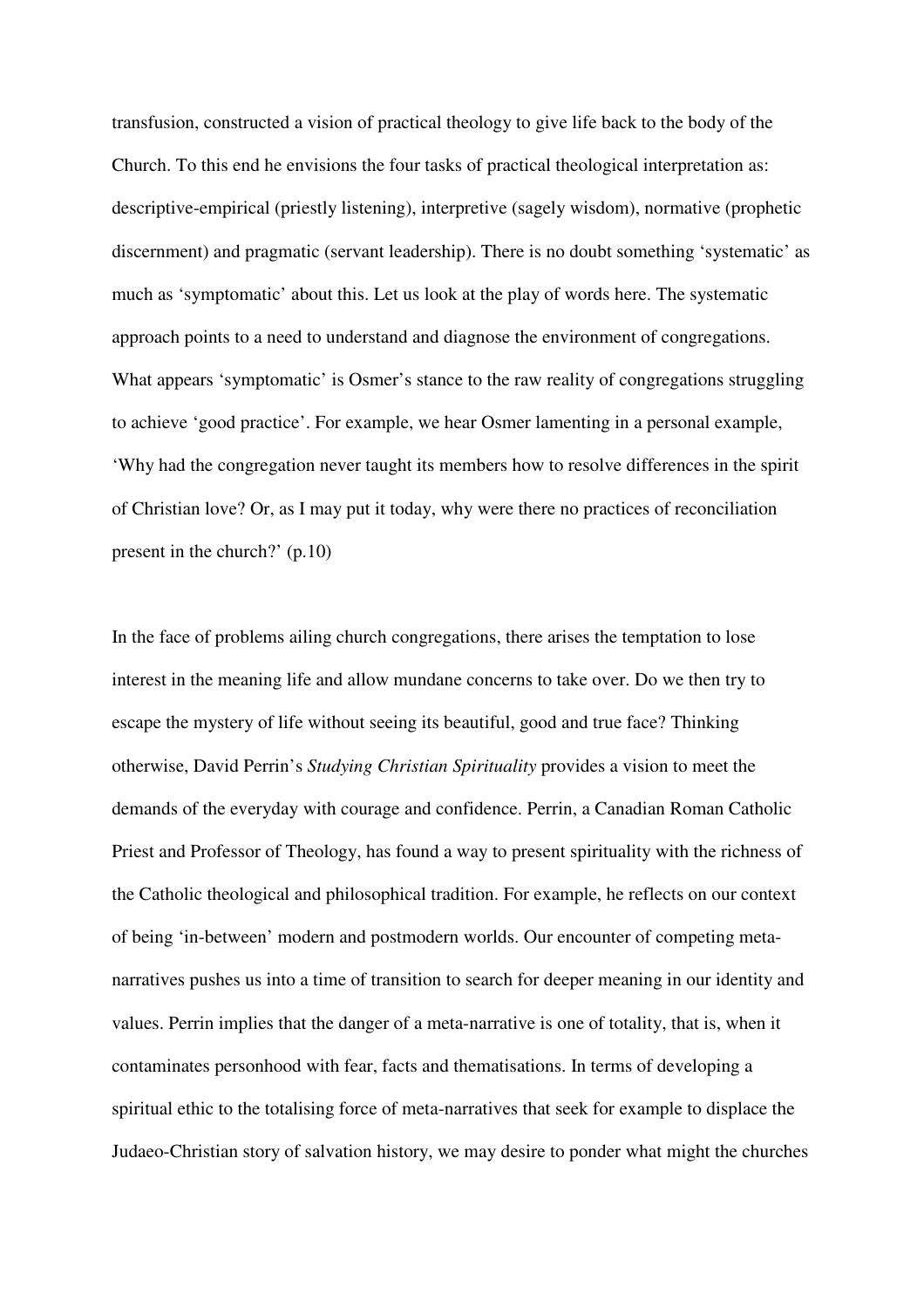do to build up the faithful's religious imagination? In response, Perrin tells us that today personal choice has a priority over obligation. However, he remarks, 'Secularization may have produced an unchurched culture but not an irreligious one. People continue to experience something beyond themselves that they describe as the spiritual or transcendent dimension of life' (p. 83). So then, we are led to ask with Perrin and also Osmer, how might both the study of Christian spirituality and practical theology help us to understand and respond to the increasingly more secular state of being today?

The differing worlds of the secular and the sacred may also help us to appreciate why there is a chasm between the university and the parish itself. Whilst books are being written and scholarship undertaken, are theologians, by their creativity and hope, nevertheless still upholding these two worlds that seem to engage little with one another? This is an important question for theological institutes and colleges. Do we teach units in pastoral leadership and Christian spirituality beyond just a basic level? And further for the parish or congregation itself, given that people today are more and more educated and hungry to be nurtured by meaning and faith seeking understanding, how might prophetic discernment brewing in practical theology and Christian spirituality find a way to sustain and nourish people searching for meaning in the Church? Together, both Perrin and Osmer suggest a response to these questions. It has something to do with otherness and exploring the world of crossdisciplinary approaches.

For example, describing the normative task of prophetic discernment, Osmer shares a cultural experience in South Korea of discovering Korean food like bee bim bap, bulgogi and various types of kimchi, and visiting cultural centres and ending up in the famous Namdaemun market. Immersed in the new environment, Osmer finds something quite different to what he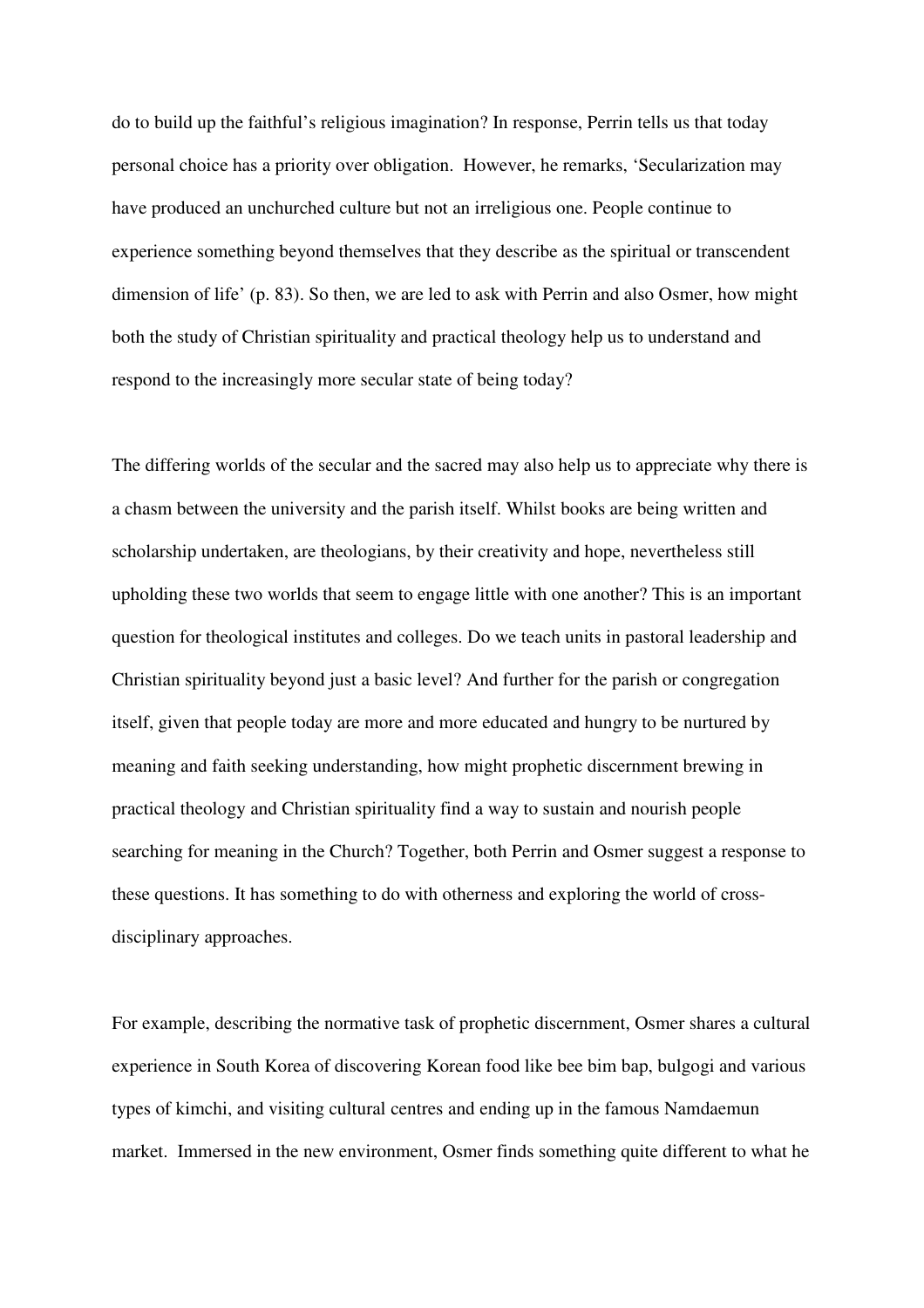had previously read in his guidebook. This something is a gift of otherness in the context of a vibrant culture overwhelming his senses. When people engage in a new culture with a sense of openness, what is impressed upon consciousness definitively is the existence of a different world of thinking and being. Where we realise this and accept it, the normative approach of theological interpretation, ethical reflection and good practice can reach a new level in addressing issues like the hiatus between the university and the parish, or the secular and the sacred.

Perrin also shares an example of a recent overseas trip. He journeys instead to Korea's neighbour, China. Rather than exciting, the experience is almost unsettling. The force of the state's ideology impact upon the ordinary life of the people seemed to rupture Perrin's consciousness. We see then that encountering otherness, whether positive like Osmer's experience or negative like Perrin's, are times for discernment to deepen and grow. The culture shock led Perrin to reflect that perhaps things are not so different in the west where consumerism instead of the state orders and controls our attention. Giving equally a normative transposition of this experience to theology, Perrin explains that our images of God can act in a similar detrimental fashion where we are compelled to exclude others. Do we then allow our 'secular' or egoistic perceptions to control our relation to God? Perrin implies that our own personal ideas can contaminate our image of God, the world and humanity. We may then wonder further how God's being permeates our natural or everyday reason.

Together, the works of Osmer and Perrin suggest that otherness is a gift. It allows our innermost being and judgment to take on a prophetic quality of having the courage to go beyond ourselves to new worlds. It is akin to learning from Christ in the paschal mystery. Thus in the vulnerability and weakness of learning and being open to new environments, a